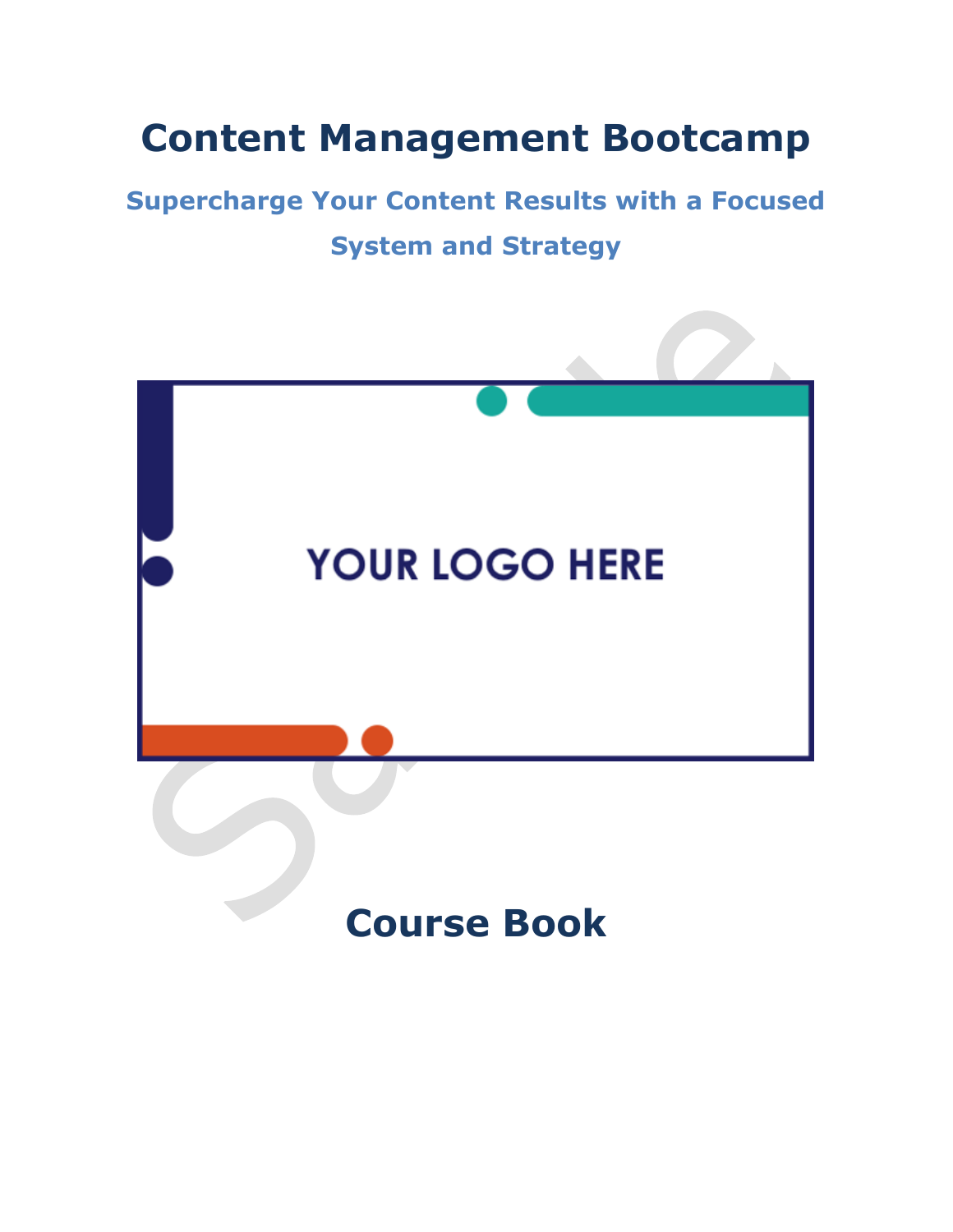# **Table of Contents**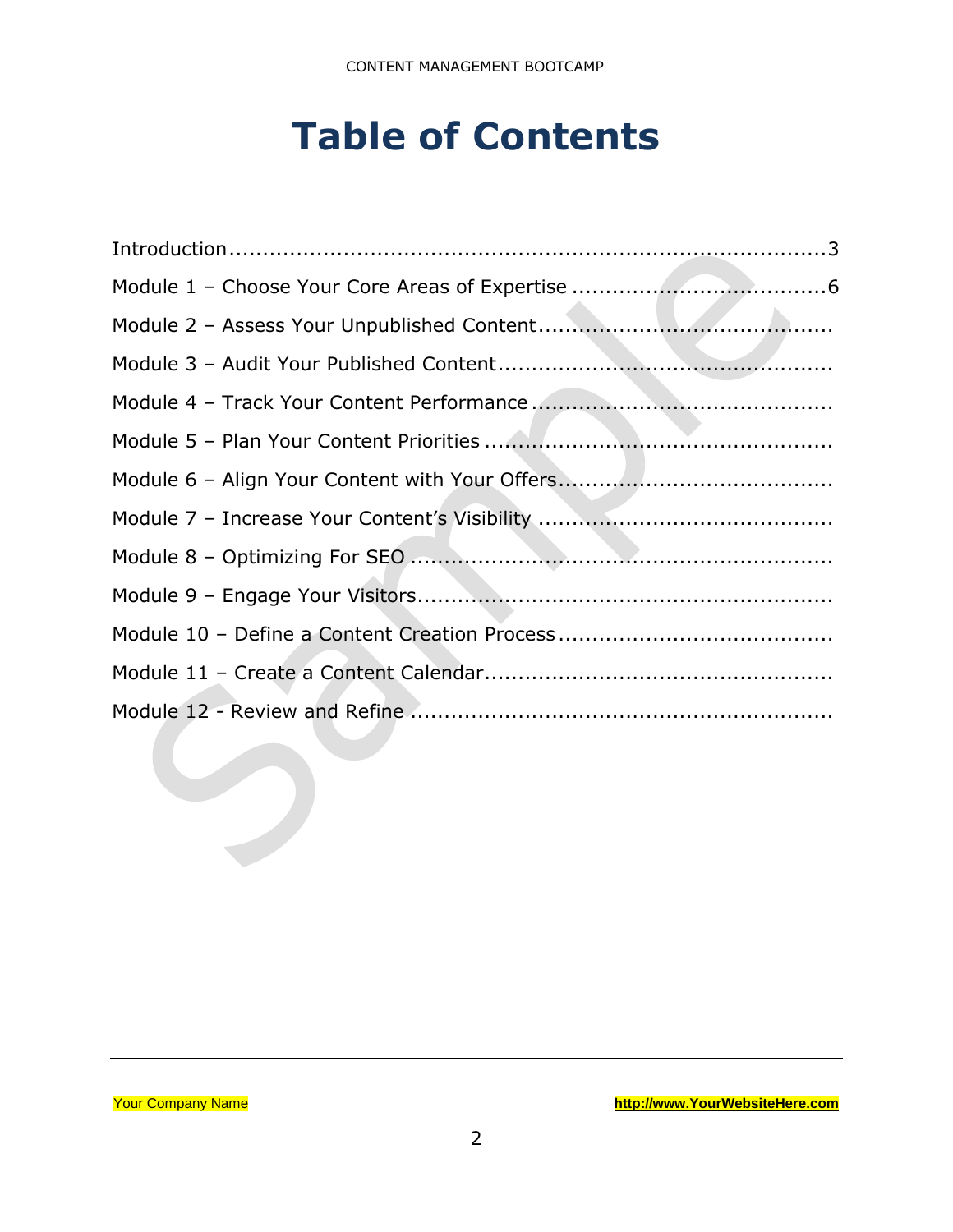# **Introduction**

<span id="page-2-0"></span>In today's digital world, content is king. Your online content is essential to generating awareness of your business. Content can be used to educate and attract leads, build relationships with them, and eventually make sales.

But content creation is a challenge for many small business owners. It's often difficult keeping up with the demand for regular, fresh content. You can't see how your content is impacting your business, so you're not sure if you're achieving the results you want. Often, small business owners aren't clear enough about the areas of expertise they want to showcase through their content.

If any of these issues sound familiar to you, you're in the right place. You need to find ways to take the useful information you already have and turn it into powerful content that creates leverage for your brand. You will find it takes much less time to update or repurpose content, rather than creating it from scratch. But before you can get started, you need to get organized.

In this course, you'll get down to creating a comprehensive inventory of all your existing content, both published and non-published, so you have a database to draw on when you need it. You'll identify the core areas of expertise you want to focus on with your content, building thought leadership in those areas. You'll examine time-saving methods to repurpose content to engage visitors so that, at last, your content will be working for you and not against you.

## **Learning Objectives:**

By the time you complete this course, you'll be able to: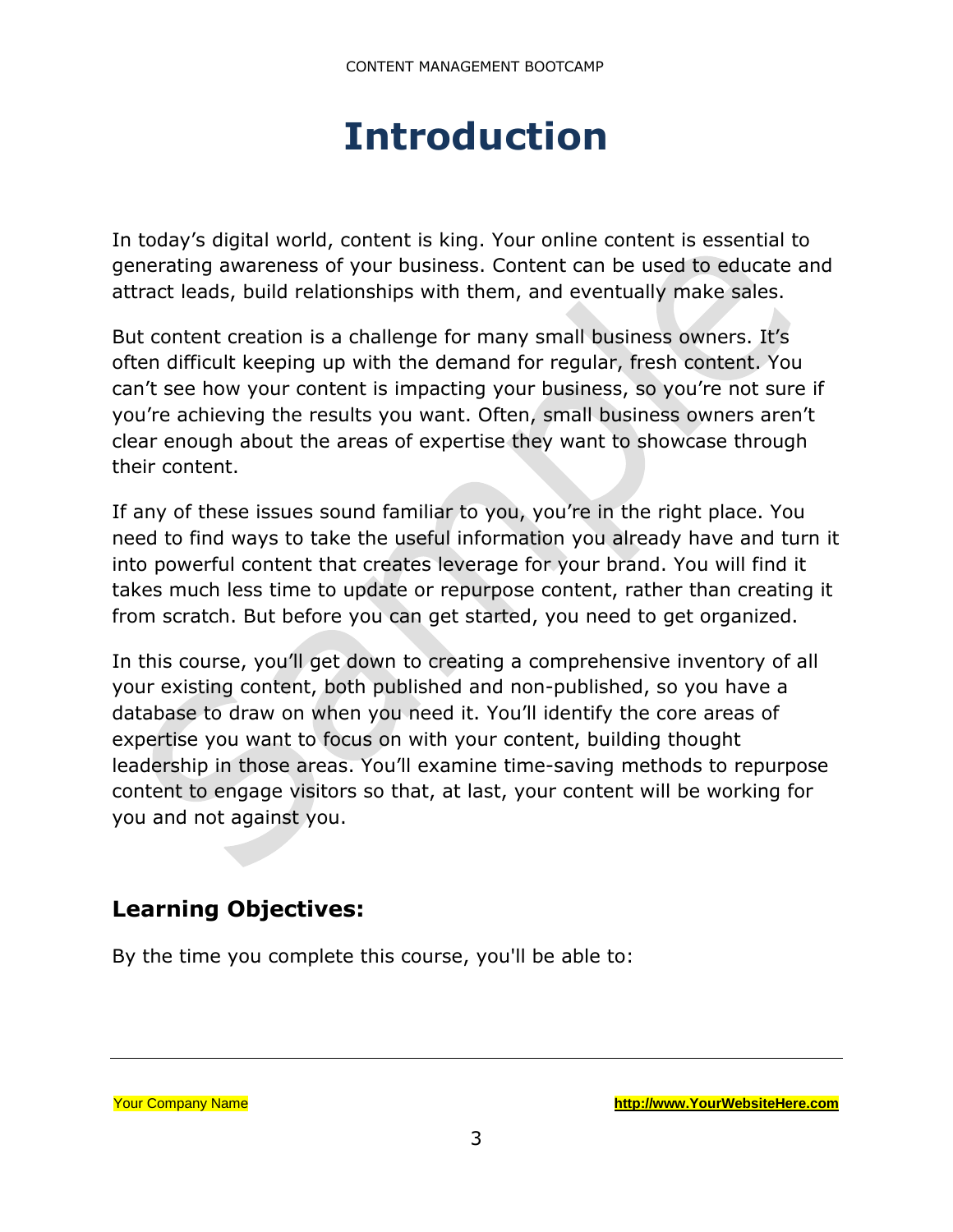- ➢ Clarify the core areas of expertise you want to be known for so you can be sure of the topics you want to focus your content on
- ➢ Make an inventory of the unpublished content in your system so that you have a database of useful content you already have and know where to find it
- ➢ Take stock of the existing online content about you and your business and remove what's not in line with your core areas of expertise so that the brand you show to the world is consistent
- ➢ Ensure you have appropriate tracking methods in place so you can see how well your content is performing and make tweaks to attract more visitors
- ➢ Plan your priorities for managing your content efficiently so you're clear about the topic areas you need to focus on to achieve your content goals
- ➢ Verify that you have the relevant content to promote paid offers and point to opt-in forms for lead magnets so that your system conveys potential customers smoothly through their buying journey
- $\triangleright$  Decide what content is worth updating or repurposing so that it gets more visibility and traction and helps you build your brand
- $\triangleright$  Make sure all your content is optimized so it can be found by searchers on the web who are looking for the solution that you provide
- ➢ Identify opportunities to create different series from existing content so you can engage visitors for longer to become potential brand ambassadors
- ➢ Create your own step-by-step process for streamlined content creation so that you have a logical process to follow when you need to create new content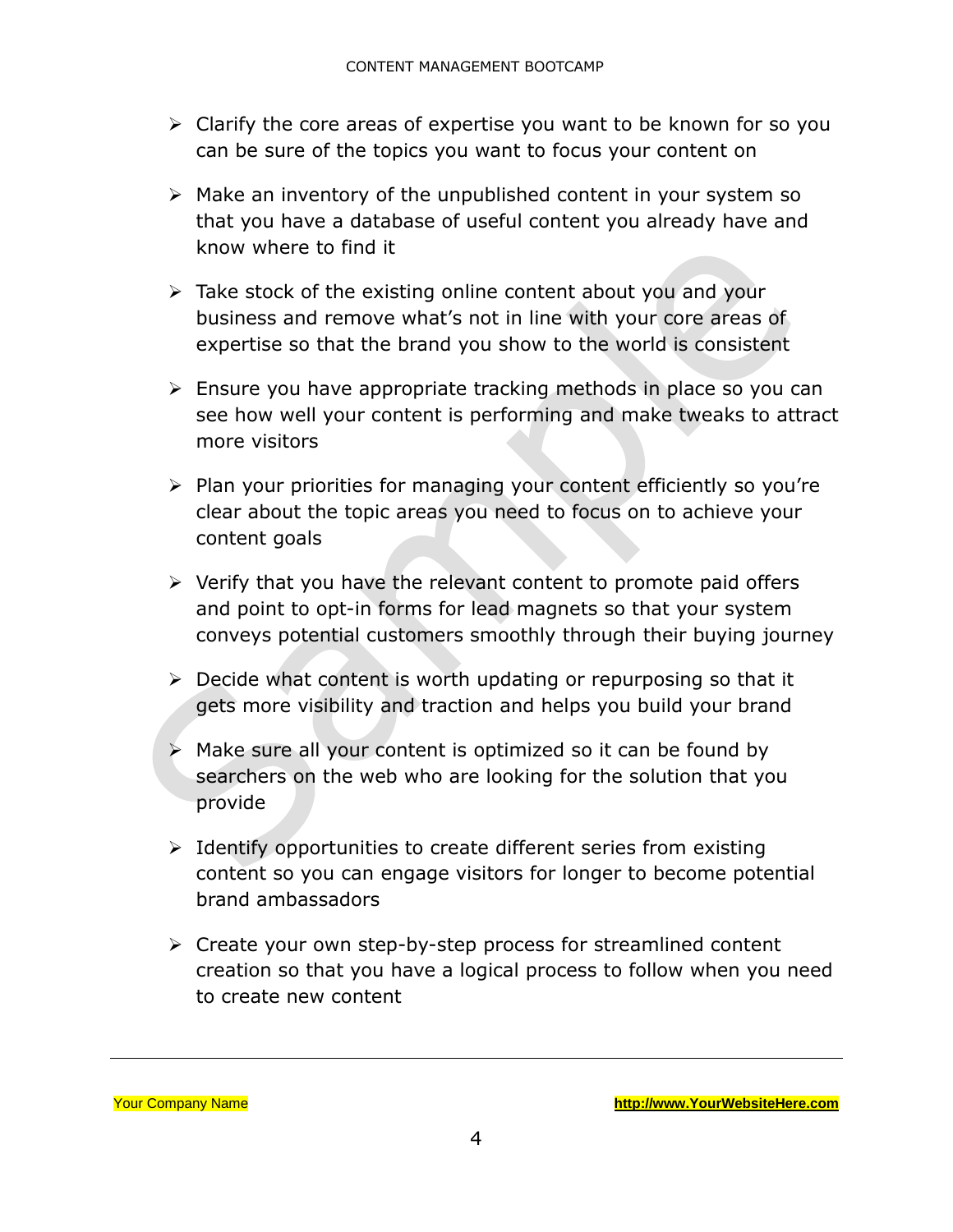- ➢ Plan timelines for the content you want to create, update, or repurpose so that you have a calendar to follow which will ensure regular publication of new and exciting content
- ➢ Consolidate and implement your learning and plan future action steps so you can achieve the goals you set for this course and develop further.

This course is broken down into 12 modules to take you step-by-step through the process of organizing and leveraging your content for maximum results.

The modules follow a logical order, so while you can skip around if you want, it's best to work through them one at a time.

As you go through each module, use your Action Guide to help you complete the Action Steps at the end of each.

#### **Expectations**

Before we start the course, take a minute to think about what you want to get out of it.

In the Action Guide, write down three skills you expect to gain.

Now that you're clear about what you want this course to deliver, we can get started.

Your Company Name **[http://www.YourWebsiteHere.com](http://www.yourwebsitehere.com/)**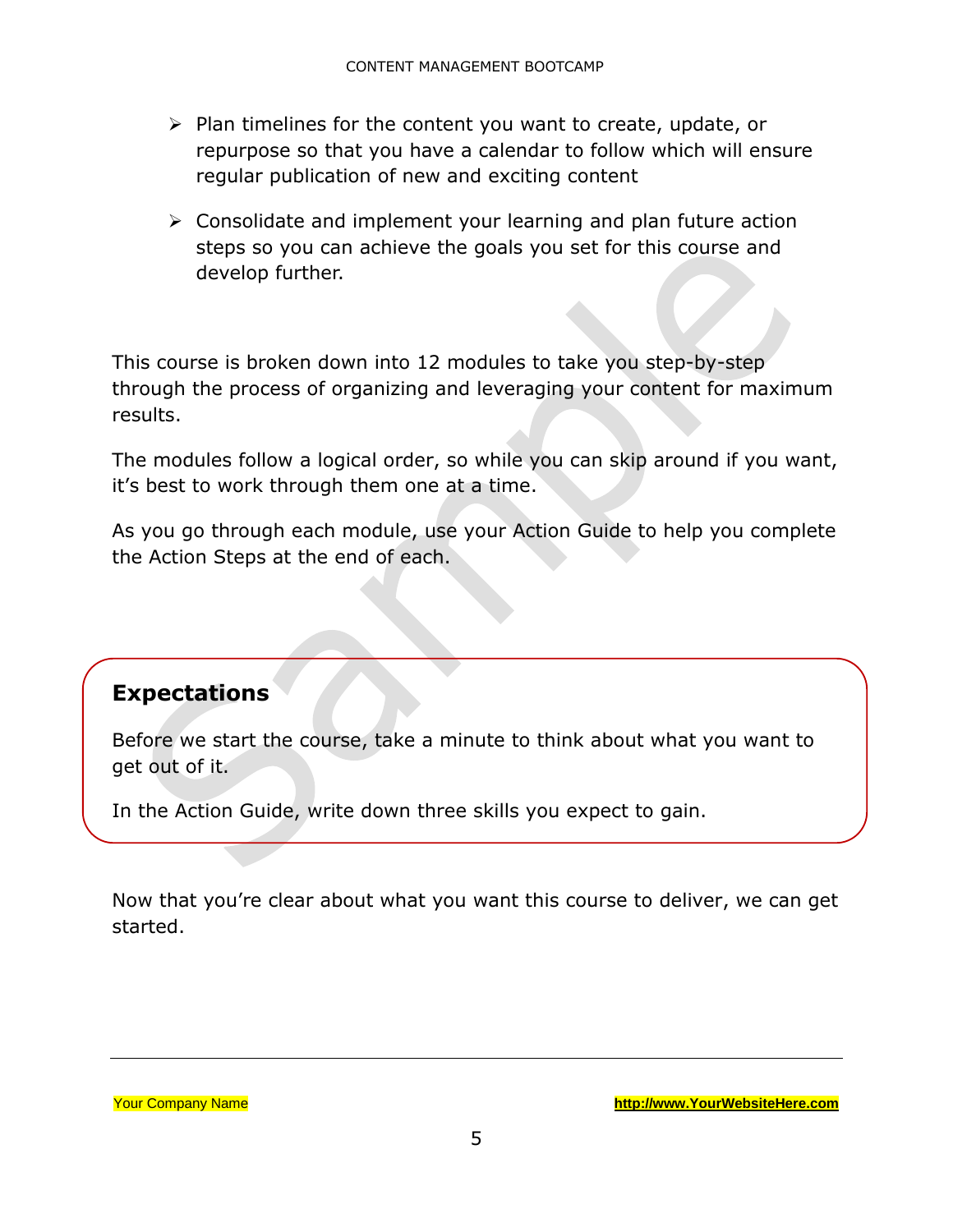# <span id="page-5-0"></span>**Module 1 – Choose Your Core Areas of Expertise**

 ${\bf W}$ hen you're searching for content to create, it needs to reflect your business focus. If you don't have a clear focus, you can end up with content that isn't current or relevant to you and your business.

In this first module, you will take the important step of choosing the core areas of expertise you want to put on display so you attract the customers you can help.

## **Decide What You Want to Be Known For**

Having great digital content is important for all businesses, from solo entrepreneurs to enterprises. You've heard time and time again that you need to publish content, so you've probably compiled some already.

But perhaps you started your business with different objectives which have shifted over time. This might mean that after a while in business, your business focus has changed, but your content has not.

Before you can ensure that your content is aligned with your core areas of expertise, you need to decide what these areas are. That's where many business owners stumble, as they fail to take the time to check that the business is going along the lines they want.

To help you focus on the issue, ask yourself:

 $\triangleright$  Is the content I publish in line with the message I want to get across?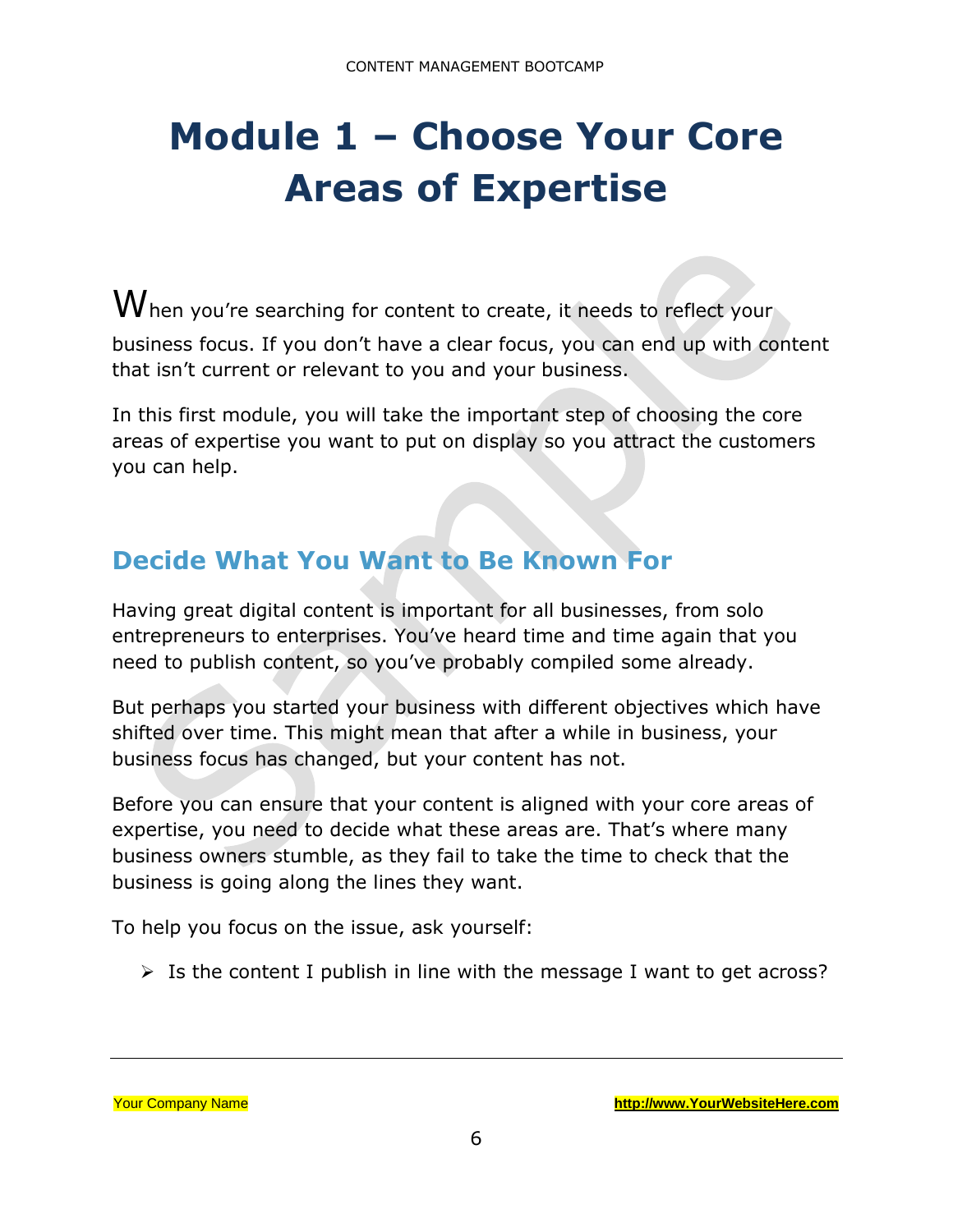- $\triangleright$  Is it in line with the offers I make?
- ➢ Do I want to be the go-to person in my industry for something specific?



You need to decide exactly what the core areas of expertise are that you want to be known for, as these will become the main categories of content you create.

Brainstorm your ideas to help organize your thinking. The choice may not be as obvious as it seems. For example, you run a coaching business and have always taken a range of clients to keep the diary full. Do you still want to work with business and executive clients as well as those looking for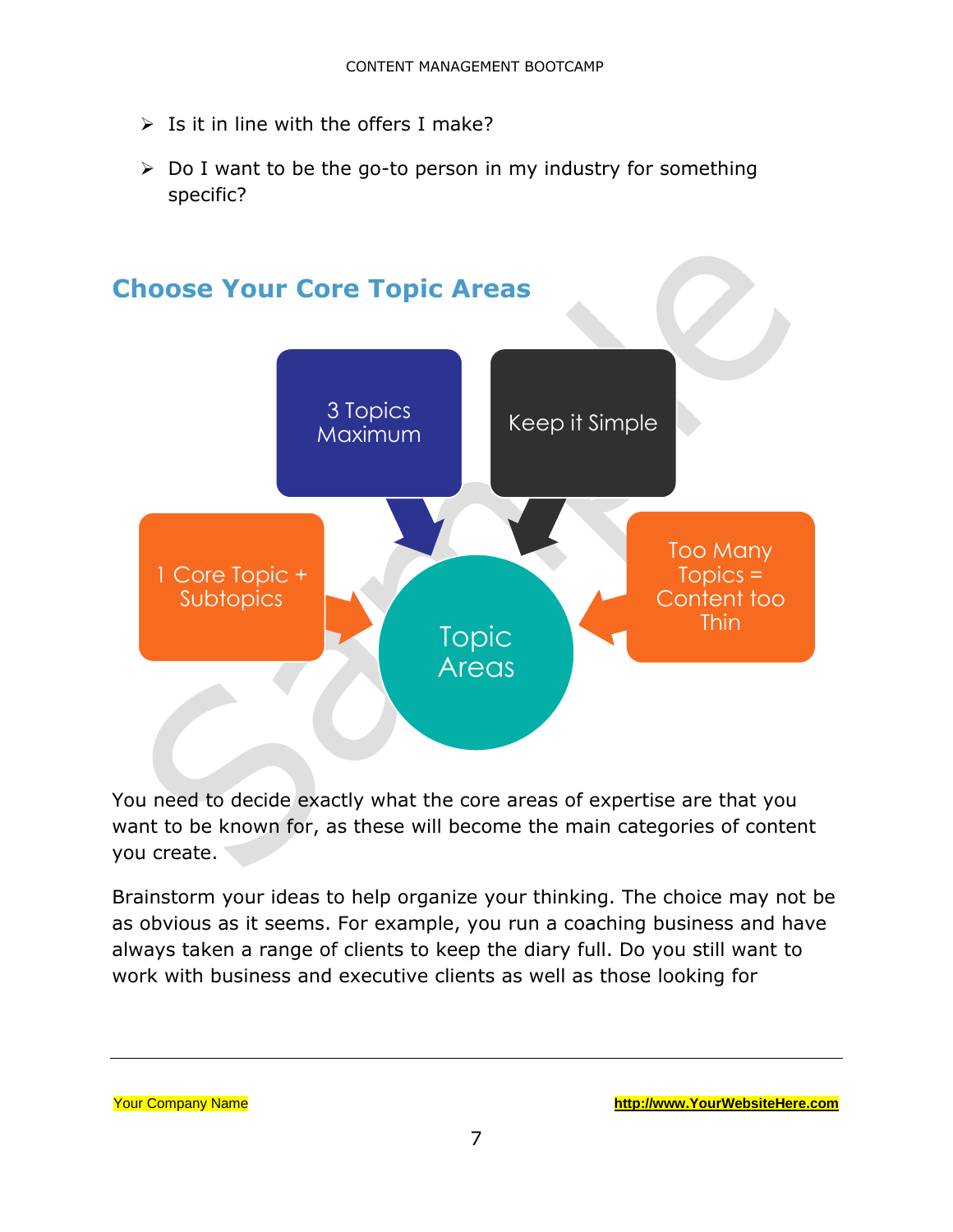relationship advice? Are you as skilled in coaching on career choice as you are on business development? Even if you have decided on your category of coaching as 'business and executive' in which areas do you have the most expertise? Leadership? First-line managers? Fast track recruits? CFOs?

Once you've brainstormed your ideas, select a maximum of three main topic areas. Don't go for more than that, and use subtopics if you need to.

You could also choose to focus on one core topic only with several subtopics.

Keep it simple or you'll confuse your reputation and your audience. Your brand will not be able to shine clearly. You will end up spreading yourself and your content too thin. If you're feeling frustrated because your content isn't producing the results you want, this might be due to the fact that you're trying to be all things to all people and ending up appealing to noone.

These core areas of expertise will be the areas around which you will build your content. Each article and blog will be in sync with your brand message, and your social media content will be in line with these topics as well.

#### **Key Takeaways:**

- ➢ Build greater clarity around your brand by choosing the core areas of expertise you want to be known for.
- ➢ Don't try to be known for everything, or you'll end up diluting your brand and won't be known for anything.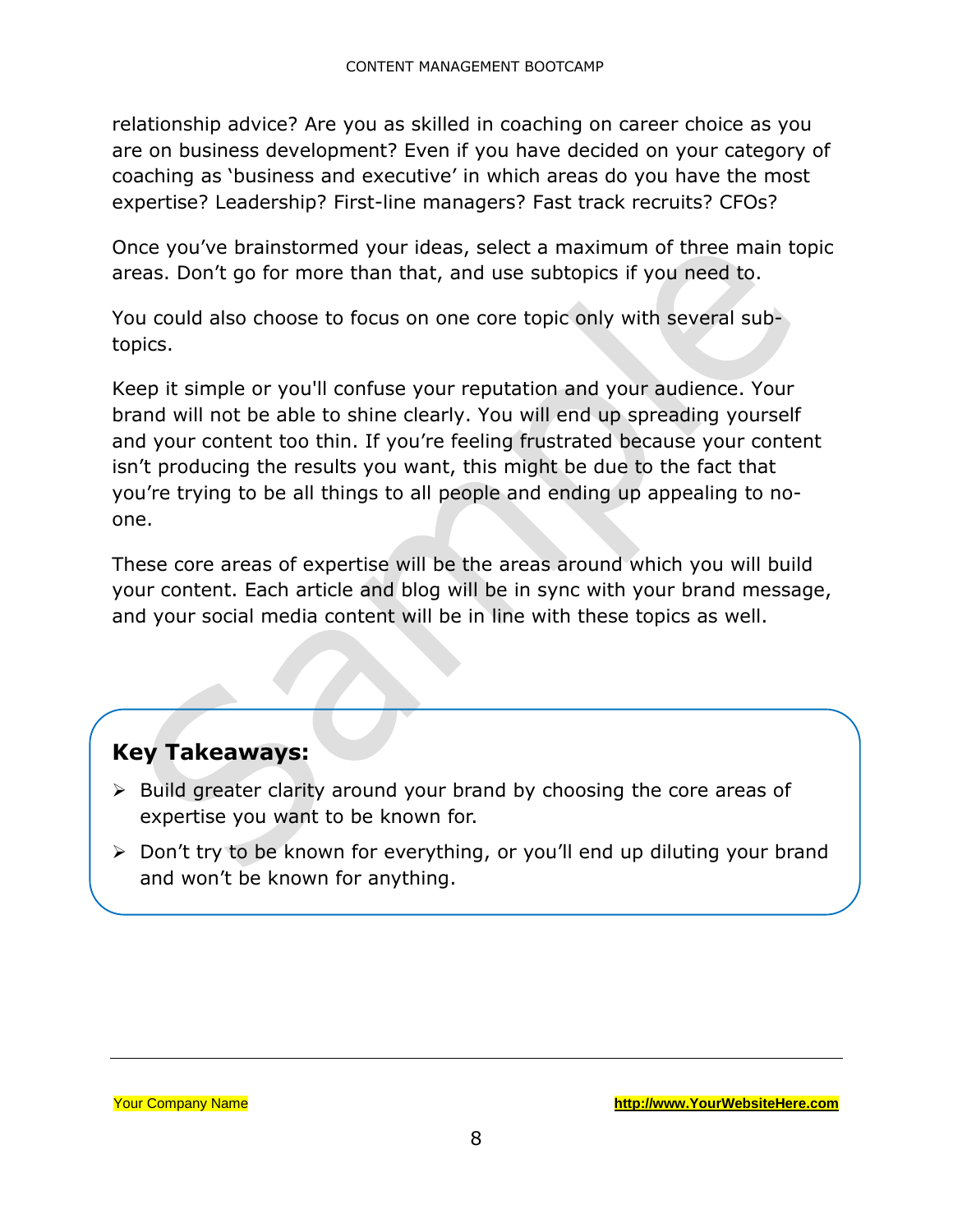## **Action Steps:**

- 1. **Quick Win**: Brainstorm the areas of expertise you want to be known for. Make a list in the Action Guide.
- 2. Review the list and divide it into categories where there are similarities in topics.
- 3. Choose a maximum of 3 core topics (your areas of expertise) that you really want you and your brand to be known for. This can be one main area with 3 sub-topics or separate, but related, areas.